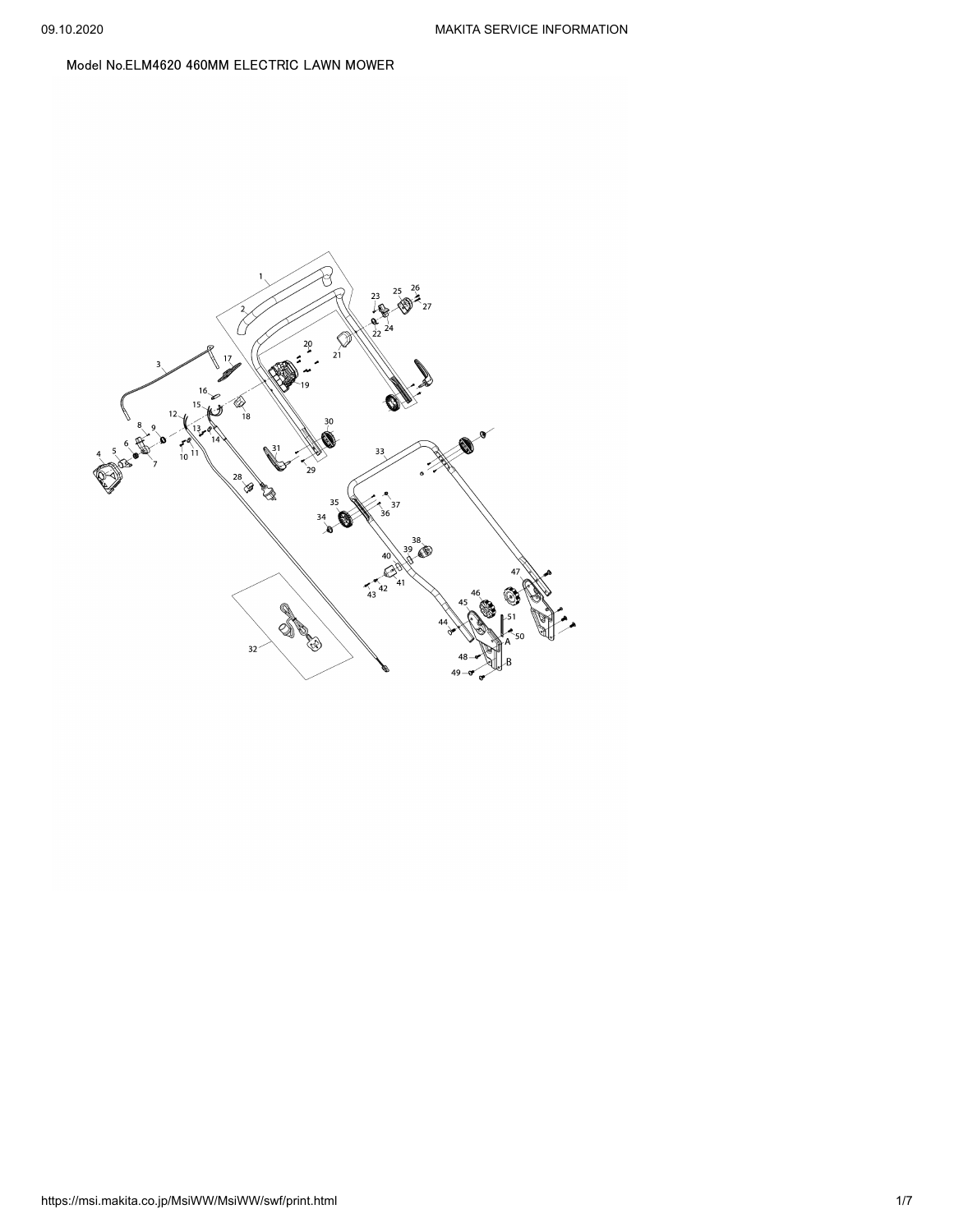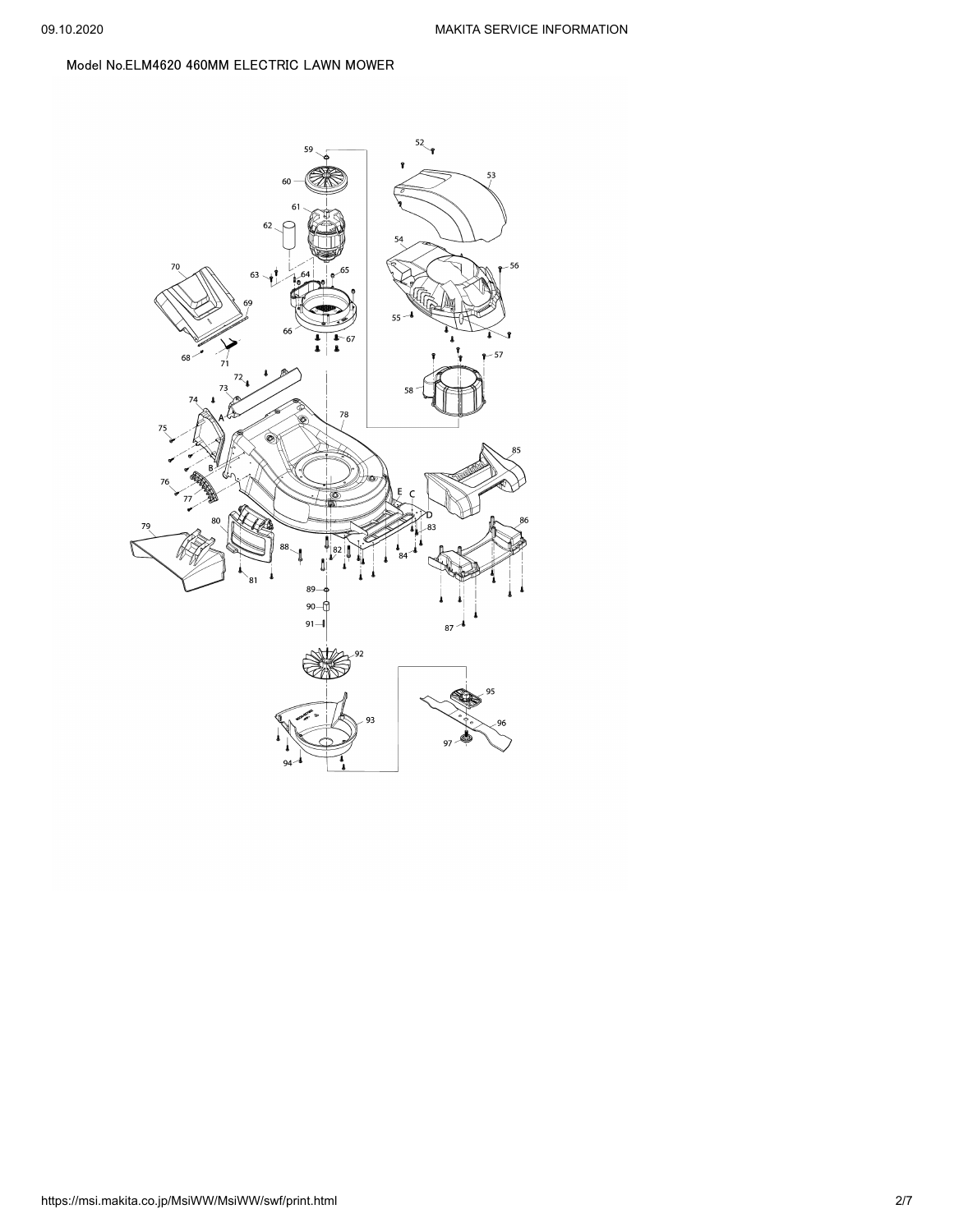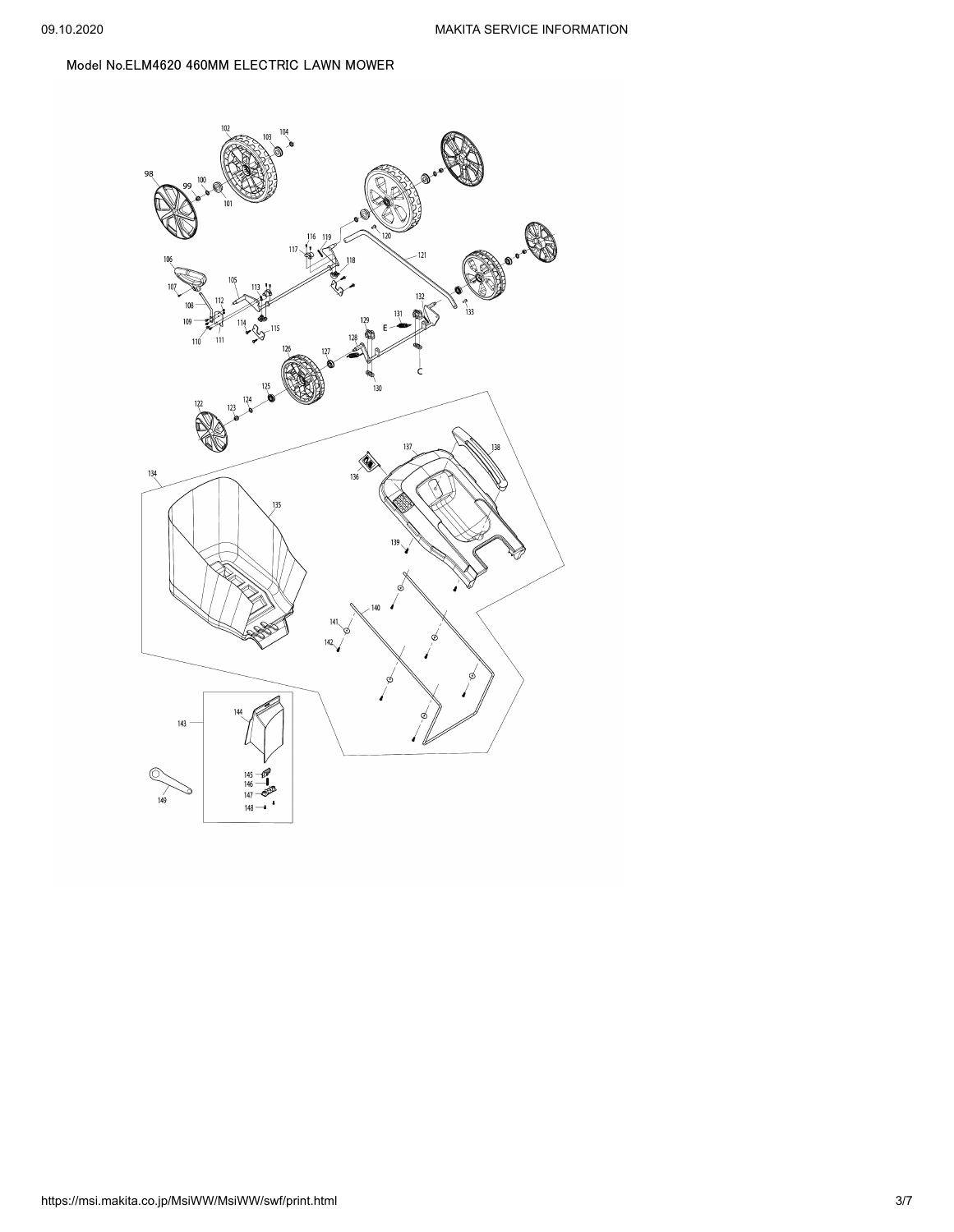| Артикул Детали |            | Описание                               | Замена   Количество   New/Old   Продажи   Закупка   Примечание |  |  |
|----------------|------------|----------------------------------------|----------------------------------------------------------------|--|--|
| 001            | YA00001159 | <b>UPPER HANDLE BAR</b><br>ASSY        | $\mathbf{1}$                                                   |  |  |
| D10            |            | <b>INC. 2</b>                          |                                                                |  |  |
| 002            | YA00001185 | SPONGE GRIP                            | $\mathbf{1}$                                                   |  |  |
| 003            | YA00001160 | <b>SWITCH LEVER</b>                    | $\mathbf{1}$                                                   |  |  |
| 004            | YA00000765 | <b>SWITCH BOX RIGHT</b>                | $\mathbf{1}$                                                   |  |  |
| 005            | YA00000766 | SWITCH LINK BUTTON                     | $\mathbf{1}$                                                   |  |  |
| 006            | YA00000767 | <b>COMPRESSION SPRING</b><br>16.8      | $\mathbf{1}$                                                   |  |  |
| 007            | YA00000768 | SWITCH LEVER END CAP<br>RIGHT          | $\mathbf{1}$                                                   |  |  |
| 008            | 652024721  | Винт                                   | $\mathbf{1}$                                                   |  |  |
| 009            | YA00000769 | <b>SWITCH TORSION</b><br>SPRING 21     | $\mathbf{1}$                                                   |  |  |
| 010            | YA00000778 | SELF TAPPING SCREW<br>ST4X16           | $\overline{2}$                                                 |  |  |
| 011            | YA00000780 | <b>CORD CLAMP</b>                      | $\mathbf{1}$                                                   |  |  |
| 012            | YA00001038 | POWER SUPPLY CORD<br>ASSY              | $\mathbf{1}$                                                   |  |  |
| 013            | YA00000778 | SELF TAPPING SCREW<br>ST4X16           | $\overline{2}$                                                 |  |  |
| 014            | YA00000780 | <b>CORD CLAMP</b>                      | $\mathbf{1}$                                                   |  |  |
| 015            | YA00000773 | POWER SUPPLY CORD<br>ASSY (EURO)       | $\mathbf{1}$                                                   |  |  |
| 016            | YA00000781 | <b>INDICATOR LENZ</b>                  | $\mathbf{1}$                                                   |  |  |
| 017            | 652023811  | Кабель                                 | $\mathbf{1}$                                                   |  |  |
| 018            | YA00000772 | SWITCH                                 | $\mathbf{1}$                                                   |  |  |
| 019            | YA00000782 | <b>SWITCH BOX LEFT</b>                 | $\mathbf{1}$                                                   |  |  |
| 020            | YA00000778 | SELF TAPPING SCREW<br>ST4X16           | 6                                                              |  |  |
| 021            | 652023795  | Держатель<br>бок.рукоятки              | $\mathbf{1}$                                                   |  |  |
| 022            | YA00000737 | <b>TORSION SPRING</b>                  | $\mathbf{1}$                                                   |  |  |
| 023            | 652024721  | Винт                                   | $\mathbf{1}$                                                   |  |  |
| 024            | 652023794  | Левый<br>шарнир<br>рукоятки            | $\mathbf{1}$                                                   |  |  |
| 025            | 652023793  | Держатель<br>бок.рукоятки              | $\mathbf{1}$                                                   |  |  |
| 026            | YA00000778 | SELF TAPPING SCREW<br>ST4X16           | $\mathbf{1}$                                                   |  |  |
| 027            | YA00000785 | SELF TAPPING SCREW<br>ST4X25           | $\mathbf{1}$                                                   |  |  |
| 028            | YA00000921 | CABLE CLIP                             | $\mathbf{1}$                                                   |  |  |
| 029            | YA00000960 | SELF TAPPING SCREW<br>ST3X12           | 4                                                              |  |  |
| 030            | YA00000961 | ANGLE ADJUSTMENT<br><b>JOINT UPPER</b> | $\overline{\mathbf{2}}$                                        |  |  |
| 031            | YA00000975 | TENSION LEVER ASSY                     | $\overline{\mathbf{2}}$                                        |  |  |
| 033            | YA00001046 | LOWER HANDLE BAR                       | $\mathbf{1}$                                                   |  |  |
| 034            | YA00000976 | <b>CONICAL SPRING</b>                  | $\overline{2}$                                                 |  |  |
| 035            | YA00000977 | ANGLE ADJUSTMENT<br><b>JOINT LOWER</b> | 2                                                              |  |  |
| 036            | YA00000960 | SELF TAPPING SCREW<br>ST3X12           | 4                                                              |  |  |
| 037            | YA00000802 | HEX.FRANGE CAP NUT<br>M6               | $\overline{2}$                                                 |  |  |
| 038            | YA00000970 | <b>CABLE GUIDE RING</b>                | 1                                                              |  |  |
| 039            | YA00000971 | RUBBER SHEET                           | 1                                                              |  |  |
| 040            | YA00000971 | <b>RUBBER SHEET</b>                    | $\mathbf{1}$                                                   |  |  |
| 041            | YA00000972 | CABLE GUIDE CLAMP                      | $\mathbf{1}$                                                   |  |  |
| 042            | YA00000873 | SELF TAPPING SCREW<br>ST4X12           | $\mathbf{1}$                                                   |  |  |
| 043            | YA00000973 | SELF TAPPING SCREW<br>ST3X16           | $\mathbf{1}$                                                   |  |  |
| 044            | YA00000983 | SQUARE NECKED BOLT<br>M8X40            | 1                                                              |  |  |
| 045            | YA00001060 | HANDLE BRACKET RIGHT                   | $\mathbf{1}$                                                   |  |  |
| 046            | YA00000803 | M8 KNOB                                | $\overline{2}$                                                 |  |  |

Please order the parts with part number. The set of the set of the set of the set of the set of the set of the set of the 9/10/2020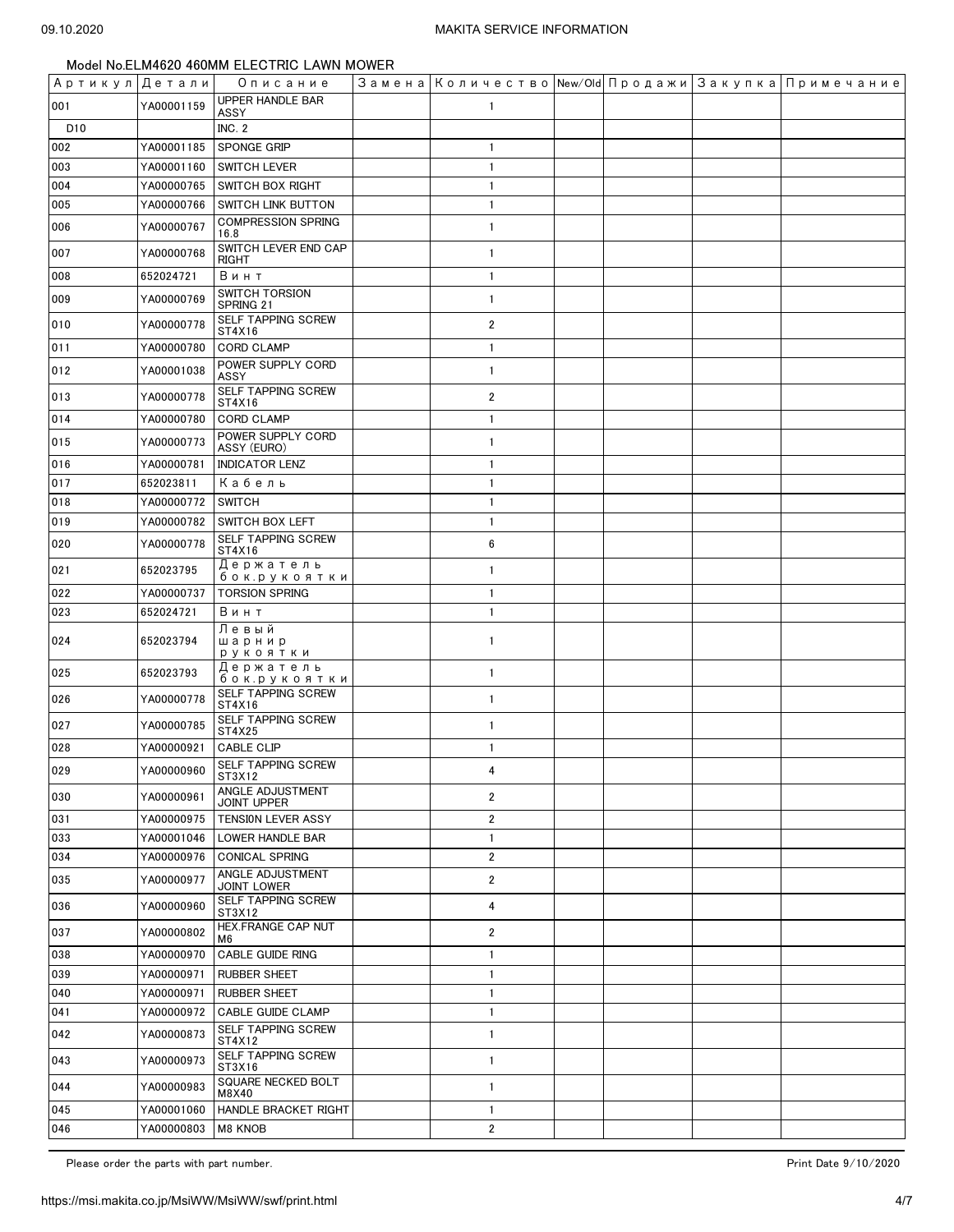| Артикул Детали |            | Описание                                  |                         |  | Замена   Количество   New/Old   Продажи   Закупка   Примечание |
|----------------|------------|-------------------------------------------|-------------------------|--|----------------------------------------------------------------|
| 047            | YA00001063 | <b>HANDLE BRACKET LEFT</b>                | $\mathbf{1}$            |  |                                                                |
| 048            | YA00000778 | SELF TAPPING SCREW<br>ST4X16              | $\overline{2}$          |  |                                                                |
| 049            | YA00000995 | H.S.TRUSS HEAD SCREW<br>M8X16             | 4                       |  |                                                                |
| 050            | YA00000998 | PAN HEAD SCREW M6X8                       | $\mathbf{1}$            |  |                                                                |
| 051            | YA00000997 | <b>CABLE CLAMP</b>                        | $\mathbf{1}$            |  |                                                                |
| 052            | 652023758  | PAN HEAD SCREW<br>M5X16                   | $\overline{2}$          |  |                                                                |
| 053            | YA00001070 | MOTOR HOOD UPPER<br><b>BLUE</b>           | $\mathbf{1}$            |  |                                                                |
| 054            | YA00001072 | <b>MOTOR HOOD LOWER</b>                   | $\overline{1}$          |  |                                                                |
| 055            | YA00000820 | SELF TAPPING SCREW<br>ST5X16              | 4                       |  |                                                                |
| 056            | 652023758  | PAN HEAD SCREW<br>M5X16                   | $\overline{2}$          |  |                                                                |
| 057            | YA00000778 | SELF TAPPING SCREW<br>ST4X16              | 4                       |  |                                                                |
| 058            | YA00001140 | MOTER HOUSING UPPER                       | $\mathbf{1}$            |  |                                                                |
| 059            | YA00001096 | RETAINING RING S-17                       | $\mathbf{1}$            |  |                                                                |
| 060            | YA00001097 | <b>FAN</b>                                | $\mathbf{1}$            |  |                                                                |
| 061            | YA00001074 | MOTOR ASSY 230V 50Hz                      | $\mathbf{1}$            |  |                                                                |
| 062            | YA00001099 | CAPACTOR 25MICRO F<br>500V                | $\mathbf{1}$            |  |                                                                |
| 063            | YA00000778 | SELF TAPPING SCREW<br>ST4X16              | $\overline{\mathbf{2}}$ |  |                                                                |
| 064            | 652023752  | <b>CABLE PRESSBOARD</b>                   | $\mathbf{1}$            |  |                                                                |
| 065            | 652023843  | Гайка<br>прижимная                        | 4                       |  |                                                                |
| 066            | YA00001075 | <b>MOTOR HOUSING LOWER</b>                | $\mathbf{1}$            |  |                                                                |
| 067            | YA00000995 | <b>H.S.TRUSS HEAD SCREW</b><br>M8X16      | 4                       |  |                                                                |
| 068            | YA00000990 | STOP RING E-5                             | $\mathbf{1}$            |  |                                                                |
| 069            | YA00001057 | REAR FLAP HINGE ROD                       | $\mathbf{1}$            |  |                                                                |
| 070            | YA00001058 | <b>REAR FLAP BULE</b>                     | $\mathbf{1}$            |  |                                                                |
| 071            | YA00000994 | REAR FLAP TORSION<br>SPRING 7.7           | $\mathbf{1}$            |  |                                                                |
| 072            | YA00000778 | SELF TAPPING SCREW<br>ST4X16              | 3                       |  |                                                                |
| 073            | YA00001061 | REAR FLAP HINGE BASE<br><b>BLUE</b>       | $\mathbf{1}$            |  |                                                                |
| 074            | YA00001089 | <b>GRASS OUTLET SLOPE</b><br><b>BOARD</b> | $\mathbf{1}$            |  |                                                                |
| 075            | YA00000778 | SELF TAPPING SCREW<br>ST4X16              | 4                       |  |                                                                |
| 076            | 652023758  | PAN HEAD SCREW<br>M5X16                   | $\mathbf{2}$            |  |                                                                |
| 077            | YA00001064 | HEIGHT ADJUSTER STOP<br>PLATE             | 1                       |  |                                                                |
| 078            | YA00001065 | <b>DECK</b>                               | $\mathbf{1}$            |  |                                                                |
| 079            | YA00001090 | <b>SIDE DISCHARGE</b><br>OUTLET           | $\mathbf{1}$            |  |                                                                |
| 080            | YA00001092 | SIDE DISCHARGE FLAP<br>ASSY               | $\mathbf{1}$            |  |                                                                |
| 081            | YA00001091 | SELF TAPPING SCREW<br>ST5X12              | $\overline{2}$          |  |                                                                |
| 082            | YA00001031 | <b>SELF TAPPING SCREW</b><br>ST4X10       | $\overline{\mathbf{2}}$ |  |                                                                |
| 083            | YA00001024 | SELF TAPPING SCREW<br>ST5X20              | 4                       |  |                                                                |
| 084            | YA00000820 | <b>SELF TAPPING SCREW</b><br>ST5X16       | 6                       |  |                                                                |
| 085            | YA00001079 | FRONT HOOD BLUE                           | $\mathbf{1}$            |  |                                                                |
| 086            | YA00001080 | FRONT AXLE COVER                          | $\mathbf{1}$            |  |                                                                |
| 087            | YA00000778 | SELF TAPPING SCREW<br>ST4X16              | 8                       |  |                                                                |
| 088            | YA00001076 | HEX. BOLT M8X35                           | 4                       |  |                                                                |
| 089            | YA00001096 | RETAINING RING S-17                       | $\mathbf{1}$            |  |                                                                |
| 090            | YA00001093 | SPACER RING HL                            | $\mathbf{1}$            |  |                                                                |
| 091            | YA00001098 | <b>FLAT KEY</b>                           | $\mathbf{1}$            |  |                                                                |
| 092            | YA00001094 | FAN LOWER SIDE                            | $\mathbf{1}$            |  |                                                                |

Please order the parts with part number. The set of the set of the set of the set of the set of the set of the set of the 9/10/2020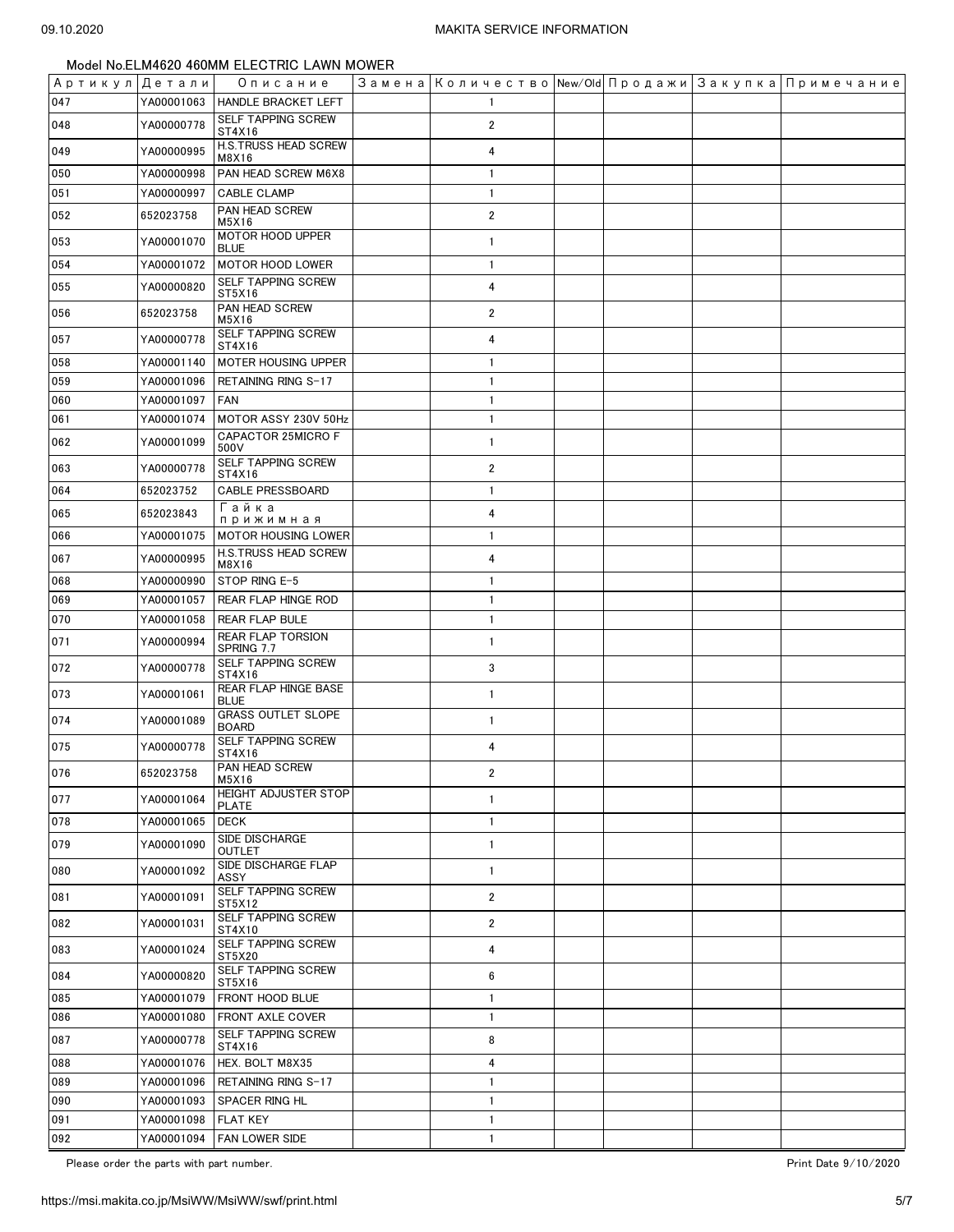| Артикул  Детали |            | Описание                                        |         |                         |        |  | Замена   Количество   New/Old   Продажи   Закупка   Примечание |
|-----------------|------------|-------------------------------------------------|---------|-------------------------|--------|--|----------------------------------------------------------------|
| 093             | YA00001095 | <b>UNDER COVER</b>                              |         | $\mathbf{1}$            |        |  |                                                                |
| 094             | YA00000778 | <b>SELF TAPPING SCREW</b><br>ST4X16             |         | 5                       |        |  |                                                                |
| 095             | YA00001066 | <b>BLADE SUPPORT</b>                            |         | $\mathbf{1}$            |        |  |                                                                |
| 096             | YA00000742 | <b>BLADE 46</b>                                 |         | $\mathbf{1}$            |        |  |                                                                |
| 097             | YA00001067 | BLADE BOLT M10X30                               |         | $\mathbf{1}$            |        |  |                                                                |
| 098             | YA00001049 | WHEEL CAP 9.5 INCH                              |         | $\overline{2}$          |        |  |                                                                |
| 099             | 652023843  | Гайка<br>прижимная                              |         | $\overline{2}$          |        |  |                                                                |
| 100             | YA00000420 | <b>WASHER</b>                                   |         | $\overline{2}$          |        |  |                                                                |
| 101             | YA00001186 | <b>FLANGED WHEEL</b>                            |         | $\overline{2}$          |        |  |                                                                |
| 102             | YA00001050 | BEARING 1/2 INCH<br>WHEEL ASSY 11 INCH          |         | $\overline{2}$          |        |  |                                                                |
| 103             | YA00001186 | <b>FLANGED WHEEL</b>                            |         | $\overline{2}$          |        |  |                                                                |
|                 |            | BEARING 1/2 INCH<br><b>SPACER RING</b>          |         |                         |        |  |                                                                |
| 104             | YA00001088 | $1/2$ "X5MM                                     |         | $\overline{2}$          | $\ast$ |  |                                                                |
| $104 - 1$       | YA00001088 | SPACER RING<br>$1/2$ "X5MM                      | $\circ$ | $\overline{2}$          |        |  |                                                                |
| 105             | YA00001052 | <b>REAR AXLE</b>                                |         | $\mathbf{1}$            |        |  |                                                                |
| 106             | YA00000989 | HEIGHT ADJUST GRIP                              |         | $\mathbf{1}$            |        |  |                                                                |
| 107             | YA00000988 | PAN HEAD SCREW                                  |         | $\mathbf{1}$            |        |  |                                                                |
| 108             | YA00001053 | M4X12<br><b>HIGHT ADJUST LEVER</b>              |         | $\mathbf{1}$            |        |  |                                                                |
| 109             | YA00000407 | HEX. FLANGE BOLT                                |         | $\overline{2}$          |        |  |                                                                |
|                 |            | M5X16<br>HEX. FLANGE BOLT                       |         |                         |        |  |                                                                |
| 110             | YA00000407 | M5X16                                           |         | $\overline{2}$          |        |  |                                                                |
| 111             | YA00000986 | HEIGHT ADJUST SPRING                            |         | $\mathbf{1}$            |        |  |                                                                |
| 112             | YA00000393 | NYLON INSERT HEX.<br><b>LOCK NUT M5</b>         |         | $\overline{2}$          | $\ast$ |  |                                                                |
| $112 - 1$       | YA00000393 | NYLON INSERT HEX.<br><b>LOCK NUT M5</b>         | O       | $\overline{2}$          |        |  |                                                                |
| 113             | YA00000393 | NYLON INSERT HEX.<br>LOCK NUT M5                |         | $\overline{2}$          | $\ast$ |  |                                                                |
| $113 - 1$       | YA00000393 | NYLON INSERT HEX.<br>LOCK NUT M5                | $\circ$ | $\overline{2}$          |        |  |                                                                |
| 114             | YA00001086 | PAN HEAD SCREW<br>M5X12                         |         | 4                       |        |  |                                                                |
| 115             | YA00001087 | REAR AXLE RETAINER                              |         | $\overline{2}$          |        |  |                                                                |
| 116             | YA00001054 | SELF TAPPING SCREW<br>ST3X14                    |         | 4                       |        |  |                                                                |
| 117             | YA00001055 | REAR AXLE MOUNT A                               |         | $\overline{2}$          |        |  |                                                                |
| 118             | YA00001056 | REAR AXLE MOUNT B                               |         | $\overline{2}$          |        |  |                                                                |
| 119             | YA00000851 | R PIN 7                                         |         | $\mathbf{1}$            |        |  |                                                                |
| 120             | YA00001018 | PIN <sub>7</sub>                                |         | $\mathbf{1}$            |        |  |                                                                |
| 121             | YA00001077 | <b>CONNECTING ROD</b>                           |         | $\mathbf{1}$            |        |  |                                                                |
| 122             | YA00001081 | WHEEL CAP 7 INCH                                |         | $\overline{2}$          |        |  |                                                                |
| 123             | 652023843  | Гайка<br>прижимная                              |         | $\overline{2}$          |        |  |                                                                |
| 124             | YA00000420 | <b>WASHER</b>                                   |         | $\overline{\mathbf{c}}$ |        |  |                                                                |
| 125             | YA00001100 | <b>NLYON SLEEVE</b>                             |         | $\overline{2}$          |        |  |                                                                |
| 126             | YA00001082 | WHEEL 8 INCH                                    |         | $\overline{2}$          |        |  |                                                                |
| 127             | YA00001100 | <b>NLYON SLEEVE</b>                             |         | $\overline{2}$          |        |  |                                                                |
| 128             | YA00001085 | <b>FRONT AXLE</b>                               |         | $\mathbf{1}$            |        |  |                                                                |
| 129             | YA00001083 | FRONT AXLE MOUNT<br><b>UPPER</b>                |         | $\overline{2}$          |        |  |                                                                |
| 130             | YA00001025 | FRONT AXLE MOUNT<br>LOWER                       |         | $\overline{2}$          |        |  |                                                                |
| 131             | YA00001084 | <b>HEIGHT ADJUST ASSIST</b><br><b>SPRING</b>    |         | $\overline{2}$          |        |  |                                                                |
| 132             | YA00000851 | R PIN 7                                         |         | $\mathbf{1}$            |        |  |                                                                |
| 133             | YA00001018 | PIN <sub>7</sub>                                |         | $\mathbf{1}$            |        |  |                                                                |
| 134             | YA00001039 | <b>GRASS BOX</b><br>ASSY(MAKITA)                |         | $\mathbf{1}$            |        |  |                                                                |
| D <sub>10</sub> |            | INC. 135-142                                    |         |                         |        |  |                                                                |
| 135             | YA00001041 | <b>GRASS CATCH SIDE</b><br><b>CLOSS SET MAK</b> |         | $\mathbf{1}$            |        |  |                                                                |

Please order the parts with part number. The set of the set of the set of the set of the set of the set of the set of the 9/10/2020